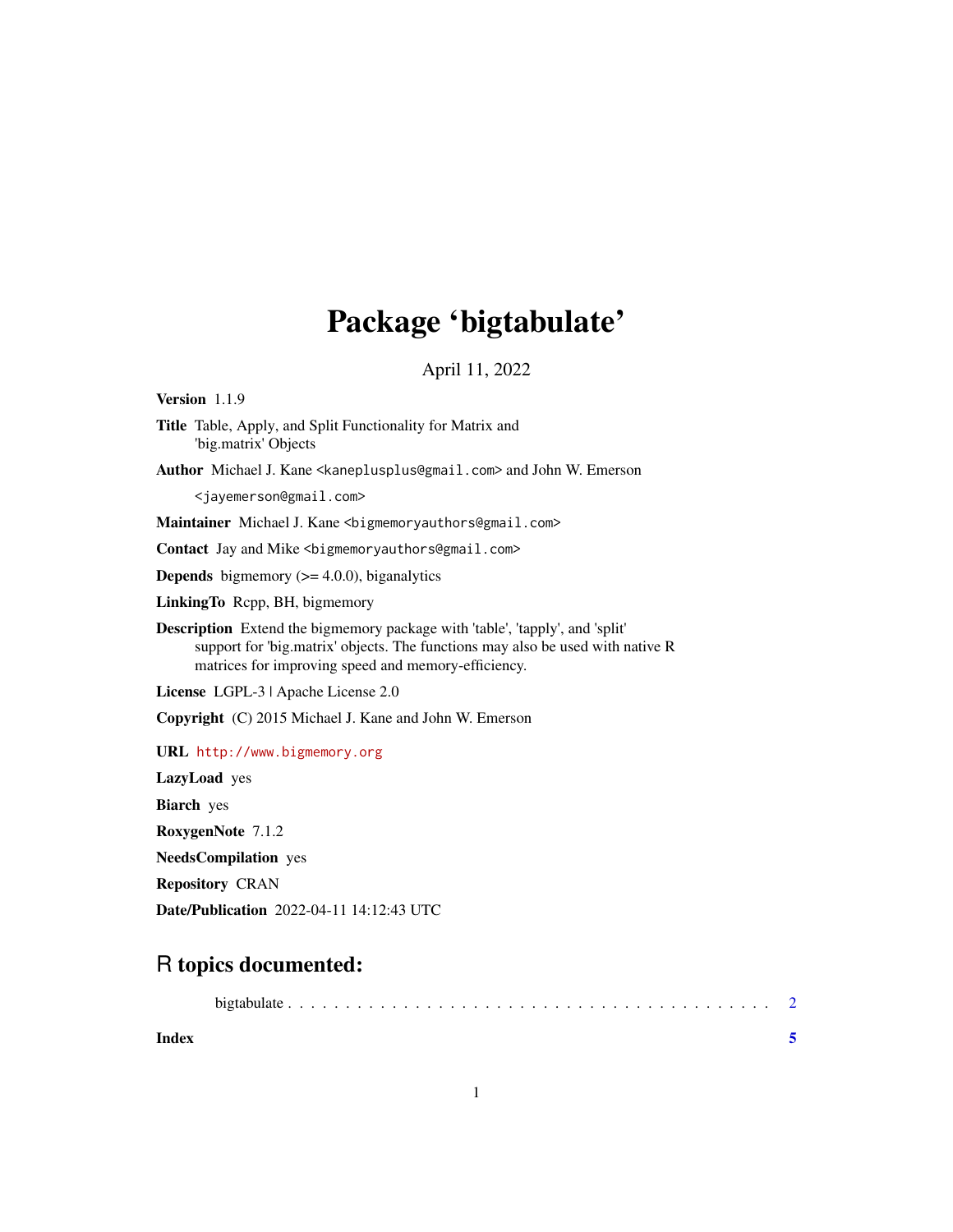#### Description

This package extends the **bigmemory** package, but the functions may also be used with traditional R matrix and data.frame objects. The function [bigtabulate](#page-1-1) is exposed, but we expect most users will prefer the higher-level functions bigtable, bigtsummary, and bigsplit. Each of these functions provides functionality based on a specified conditional structure. In other words, for every cell of a (possibly multidimensional) contingency table, they provide (or tabulate) some useful conditional behavior (or statistic(s)) of interest. At the most basic level, this provides an extremely fast and memory-efficient alternative to [table](#page-0-0) for matrices and data frames.

#### Usage

```
bigtabulate(
  x,
  ccols,
  breaks = vector("list", length = length(ccols)),
  table = TRUE,useNA = "no",summary.cols = NULL,
  summary.na.rm = FALSE,
  splitcol = NULL,
  splitret = "list"
)
bigsplit(
  x,
  ccols,
  breaks = vector("list", length = length(ccols)),
  useNA = "no",splitcol = NA,
  splitret = "list"
)
bigtable(
  x,
  ccols,
  breaks = vector("list", length = length(ccols)),
  useNA = "no")
bigtsummary(
  x,
  ccols,
  breaks = vector("list", length = length(ccols)),
```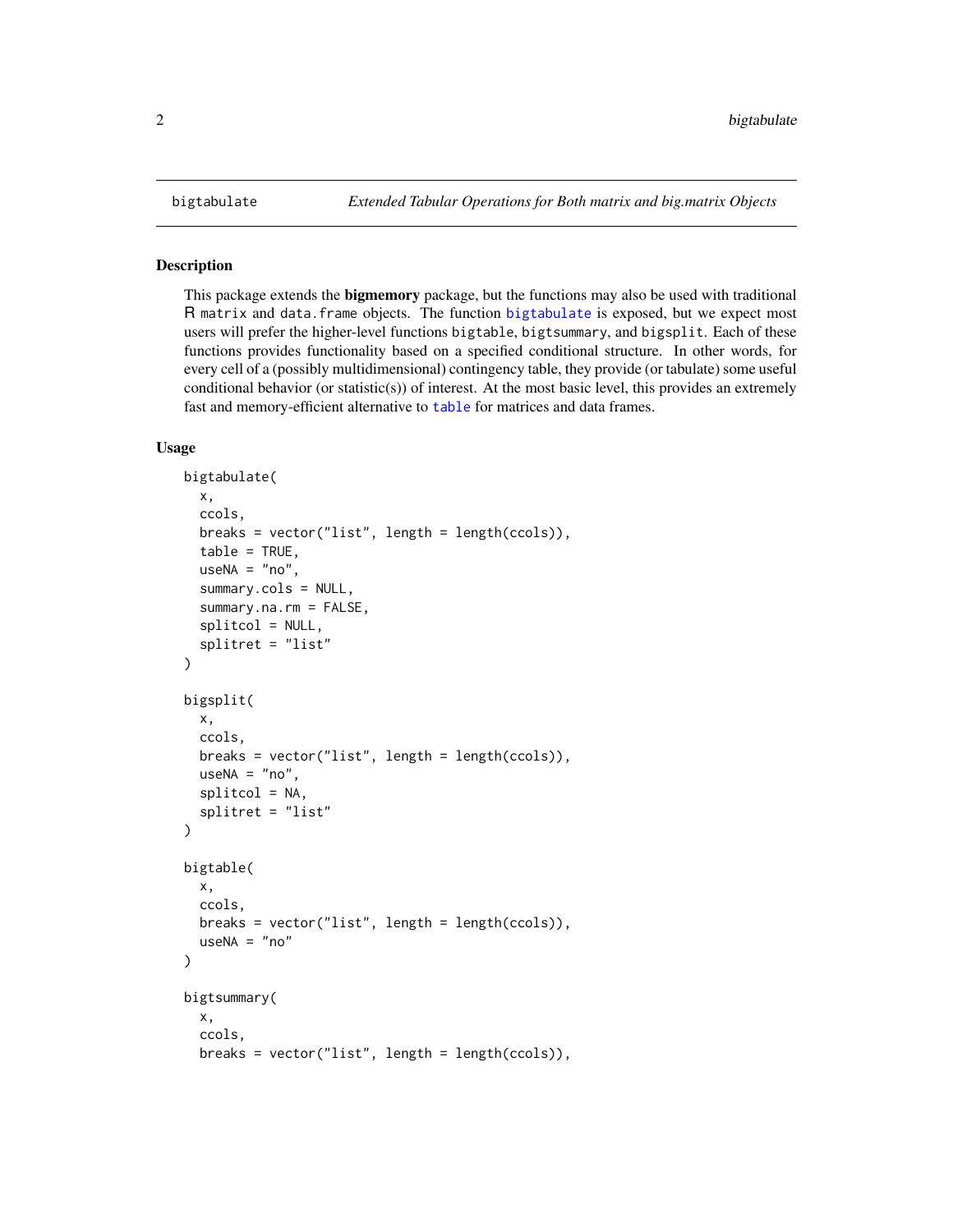#### <span id="page-2-0"></span>bigtabulate 3

```
useNA = "no",cols,
  na.rm = FALSE
\lambda
```
#### Arguments

| X             | a big. matrix or a data. frame or a matrix.                                                                                                                                                                                                                                                                                                                                                                                                                                                                                                                                                                                                |
|---------------|--------------------------------------------------------------------------------------------------------------------------------------------------------------------------------------------------------------------------------------------------------------------------------------------------------------------------------------------------------------------------------------------------------------------------------------------------------------------------------------------------------------------------------------------------------------------------------------------------------------------------------------------|
| ccols         | a vector of column indices or names specifying which columns should be used<br>for conditioning (e.g. for building a contingency table or structure for tabula-<br>tion).                                                                                                                                                                                                                                                                                                                                                                                                                                                                  |
| breaks        | a vector or list of length (ccols). If a vector, NA indicates that the associated<br>column should be treated like a factor (categorical variable), while an integer<br>value indicates that the range of the associated column should be broken into a<br>specified number of evenly-spaced bins (histogram-like). If a list, NA triggers the<br>factor-like handling, a single number triggers bin-like behavior, while a triplet<br>(min, max, breaks) indicates that the bin-like behavior should be on a restricted<br>range rather than on the range of data for that column. See binit for similar<br>specification of this option. |
| table         | if TRUE, a list of table counts will be returned.                                                                                                                                                                                                                                                                                                                                                                                                                                                                                                                                                                                          |
| useNA         | whether to include extra 'NA' levels in the table.                                                                                                                                                                                                                                                                                                                                                                                                                                                                                                                                                                                         |
| summary.cols  | column(s) for which table summaries will be calculated.                                                                                                                                                                                                                                                                                                                                                                                                                                                                                                                                                                                    |
| summary.na.rm | if TRUE, NAs are removed from table summary calculations.                                                                                                                                                                                                                                                                                                                                                                                                                                                                                                                                                                                  |
| splitcol      | if NA, the indices which correspond to table-levels are returned. If numeric, the<br>corresponding column values will be returned in a list corresponding to table-<br>levels. If NULL, then there is no splitting at all.                                                                                                                                                                                                                                                                                                                                                                                                                 |
| splitret      | if "list", the splitcol value is returned as a list. When splitcol is NA,<br>splitret may be "vector". Finally, "sparselist" may be a useful option<br>when the full-blown splitting structure has many unrepresented "cells"; this is<br>like using the drop=TRUE option to split.                                                                                                                                                                                                                                                                                                                                                        |
| cols          | with bigtsummary, which column(s) should be conditionally summarized? This<br>(or these) will be passed on as summary.cols.                                                                                                                                                                                                                                                                                                                                                                                                                                                                                                                |
| na.rm         | an obvious option for summaries.                                                                                                                                                                                                                                                                                                                                                                                                                                                                                                                                                                                                           |

#### Details

This package concentrates on conditional stuctures and calculations, much like [table](#page-0-0), [tapply](#page-0-0), and [split](#page-0-0). The functions are juiced-up versions of the base R functions; they work on both regular R matrices and data frames, but are specialized for use with bigmemory and (for more advanced usage) foreach. They are particularly fast and memory-efficient. We have found that bigsplit followed by [lapply](#page-0-0) or [sapply](#page-0-0) can be particularly effective, when the subsets produced by the split are of reasonable size. For intensive calculations, subsequent use of foreach can be helpful (think: parallel apply-like behavior).

When x is a matrix or a data.frame, some additional work may be required. For example, a character column of a data.frame will be converted to a [factor](#page-0-0) and then coerced to numeric values (factor level numberings).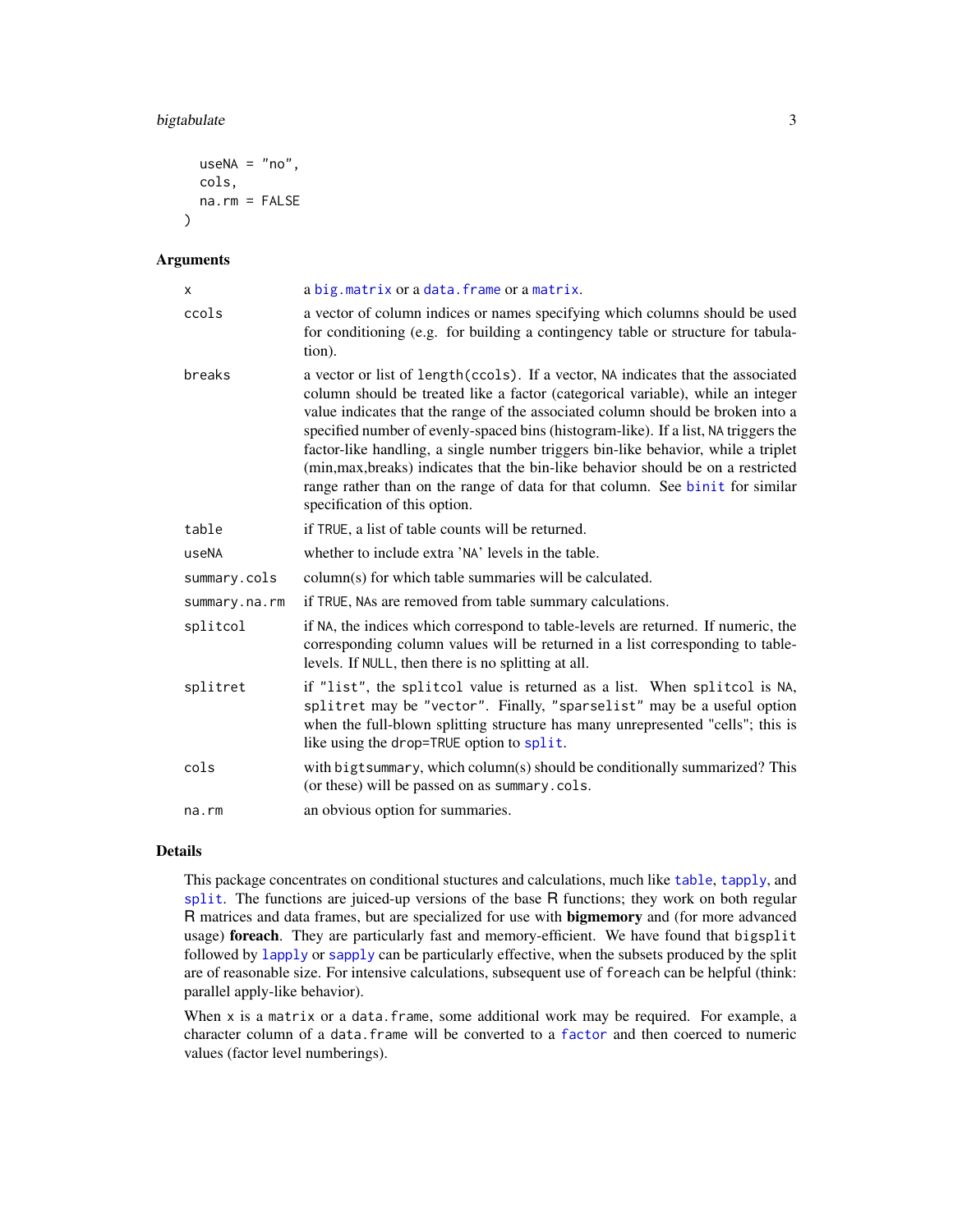The conditional structure is specified via ccols and breaks. This differs from the design of the base R functions but is at the root of the gains in speed and memory-efficiency. The breaks may seem distracting, as most users will simply condition on categorical-like columns. However, it provides the flexibility to "bin" "continuous", column(s) much like a histogram. See [binit](#page-0-0) for another example of this type of option, which can be particularly valuable with massive data sets.

A word of caution: if a "continuous" variable is not "binned", it will be treated like a factor and the resulting conditional structure will be large (perhaps immensely so). The function uses left-closed intervals [a,b) for the "binning" behavior, when specified, except in the right-most bin, where the interval is entirely closed.

Finally, bigsplit is somewhat more general than split. The default behavior (splitcol=NA) returns a split of  $1:nrow(x)$  as a list based on the specified conditional structure. However, it may also return a vector of cell (or category) numbers. And of course it may conduct a split of x[,splitcol].

#### Value

array-like object(s), each similar to what is returned by [tapply](#page-0-0) and the associated R functions.

#### Examples

```
data(iris)
```

```
# First, break up column 2 into 5 groups, and leave column 5 as a
# factor (which it is). Note that iris is a data.frame, which is
# fine. A matrix would also be fine. A big.matrix would also be fine!
bigtable(iris, ccols=c(2, 5), breaks=list(5, NA))
iris[,2] <- round(iris[,2]) # So columns 2 and 5 will be factor-like
                            # for convenience in these examples, below:
ans1 <- bigtable(iris, c(2, 5))
ans1
# Same answer, but with nice factor labels from table(), because
# table() handles factors. bigtable() uses the numeric factor
# levels only.
table(iris[,2], iris[,5])
# Here, our formulation is simpler than split's, and is faster and
# more memory-efficient:
ans2 <- bigsplit(iris, c(2, 5), splitcol=1)
ans2[1:3]
split(iris[,1], list(col2=factor(iris[,2]), col5=iris[,5]))[1:3]
```
<span id="page-3-0"></span>